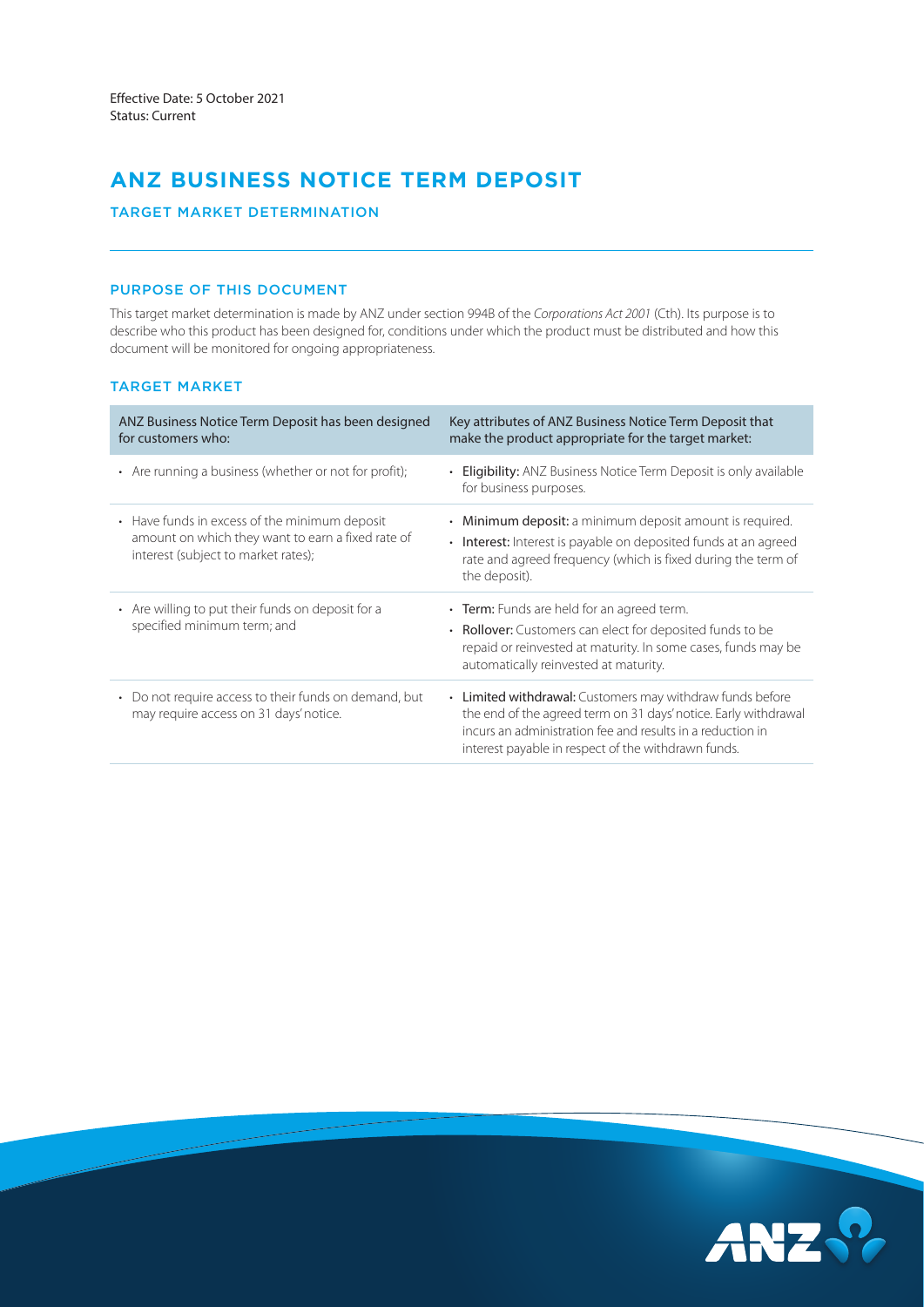## DISTRIBUTION CONDITIONS

ANZ applies the following conditions and restrictions to the distribution of ANZ Business Notice Term Deposit so that the product is likely to be provided to customers in the target market.

|                             | Condition                                                                                                                                                                                                                                                                                                                                                                                                        | Why do we do this?                                                                                                                                                                                                                                                                                                                                                                                   |  |
|-----------------------------|------------------------------------------------------------------------------------------------------------------------------------------------------------------------------------------------------------------------------------------------------------------------------------------------------------------------------------------------------------------------------------------------------------------|------------------------------------------------------------------------------------------------------------------------------------------------------------------------------------------------------------------------------------------------------------------------------------------------------------------------------------------------------------------------------------------------------|--|
| Channel                     | ANZ Business Notice Term Deposit can only be provided to<br>customers through the following channels:<br>• ANZ Commercial:<br>• ANZ National Business Centre;<br>• ANZ Branches: and<br>• ANZ Private.<br>ANZ Business Notice Term Deposit cannot be distributed<br>by third parties. Brokers may refer customers to ANZ,<br>however only authorised ANZ staff may decide to issue the<br>product to a customer. | So that ANZ only considers providing<br>ANZ Business Notice Term Deposit if<br>the customer's application is received<br>through channels that are subject to<br>appropriate conditions, controls and/or<br>monitoring by ANZ.                                                                                                                                                                       |  |
| Training &<br>Accreditation | ANZ Business Notice Term Deposit can only be provided<br>to customers by ANZ directly or through the following<br>persons:<br>• Authorised ANZ staff who are accredited and trained.                                                                                                                                                                                                                             | So that:<br>• checks are conducted on matters like<br>qualifications and past conduct for<br>ANZ staff involved in the distribution of<br>ANZ products; and<br>• ANZ staff responsible for providing<br>products understand the distribution<br>process they are required to comply<br>with when distributing ANZ products,<br>as well as the legislative framework<br>relevant to their activities. |  |
| Process                     | ANZ Business Notice Term Deposit can only be provided<br>to customers by following ANZ's customer application<br>and product selection process, including making relevant<br>enquiries into the customer's product needs.                                                                                                                                                                                        | So that enquiries are made to determine<br>whether the product meets the likely<br>needs, financial situation and objectives<br>of the customer.                                                                                                                                                                                                                                                     |  |